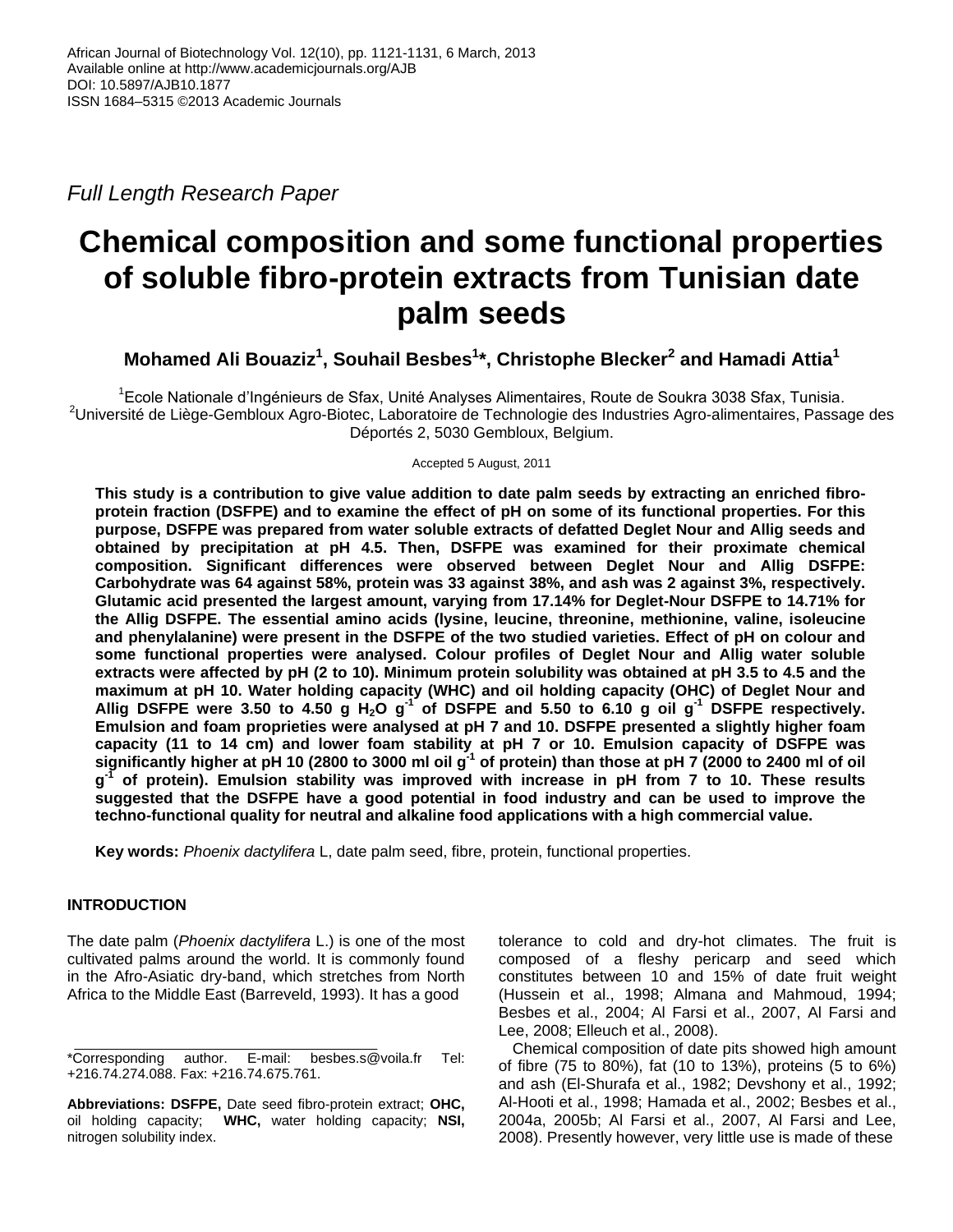pits. This by-product of date processing industries could be regarded as an excellent source of food ingredients with interesting technological functionality that could also be used in food as an important source of dietary fibre and protein (Hamada et al., 2002; Besbes et al., 2004a, b, c, 2005a, b, 2008, 2009; Bouaziz et al., 2010).

In some date-processing countries such as Tunisia, date seeds are discarded or used as fodder for domestic farm animals. Tunisia is considered to be one of the dates- producing countries; the mean annual yield of date fruits is about 125 000 tons with dominance of Deglet Nour variety (60% of total production). From this, around 12 500 tons of date seeds could be used because of high fibre and protein content. Also, fibre could be dietetic and have many health benefits and reduced risk of chronic diseases such as coronary heart disease, cardiovascular disease, cancer, aging, atherosclerosis, and inflammation, among others (Fuhrman et al., 1995; Joseph et al., 1999; Dillard and German, 2000; Prior and Cao, 2000; Wargovich, 2000). Therefore, plant fibres and proteins play significant roles in human nutrition. Plant fibre and protein products are gaining increased interest as ingredients in food systems.

The production of techno-functional ingredient with high quality using a simple extraction by water could give a high value addition to dates palm seeds. In this work, we are interested in the optimised extraction process of fraction with high fibre and protein contents from two important cultivars grown in Tunisia: Allig and Deglet Nour dates palm seeds. We then evaluated the chemical composition of DSFPE. Furthermore, we studied the effects of pH on some functional properties of DSFPE and predicted its compatibility in different food systems.

#### **MATERIALS AND METHODS**

#### **Sample**

Date palm fruits were obtained from the National Institute of Arid Zone (Degach, Tunisia). The seeds of the two cultivars under investigation (Deglet Nour and Allig) were directly isolated from 50 kg of date fruit having the same origin; collected at the ''Tamr stage'' (full ripeness) and kept at 10°C for a week.

#### **Preparation of defatted date palm seeds**

The seeds were soaked in water, washed to get rid of any adhering date flesh, and then air-dried. Their relative percentage weight compared with the weight of the fresh fruits was about 11.32% for the Deglet Nour variety and about 10.7% for the Allig variety. Then, they were further dried at about 50°C. Date pits, of each variety, were separately milled in a heavy-duty grinder to pass 1 to 2 mm screens and then preserved at -20°C until analyses.

Lipid extraction was carried out as described by Besbes et al. (2004a) with a SER 148 solvent extractor (Velp Scientifica, Italy) equipped with six Soxhlet posts. The extraction was carried out for 30 min, with thimbles immersed in boiling petroleum ether, and 60 min of reflux washing. After removing solvent, using a rotavapor apparatus, the obtained defatted date seeds were used for preparation of fibro-protein extract.

#### **Extraction procedure of DSFPE**

The fibro-protein extract from defatted date seed was prepared according to the Tsaliki et al. (2002) method. The defatted date seed flower was mixed with distilled water (1:10 w/v), adjusted to pH 10 with NaOH and after stirring for at least 40 min, was centrifuged at 6500 g for 20 min at 4°C (Beckman J2-21, USA). Then, the residue was mixed with distilled water (1:5 w/v), readjusted to pH 10 and centrifuged following the same process. The supernatants of both centrifugations were blended and used as mother solution for DSFPE production. This mother solution was adjusted at pH 4.5 with 0.1 HCl, centrifuged, freeze and lyophilized to obtain the DSFPE (Figure 1).

#### **Chemical analysis of powdered seeds**

All analytical determinations were performed at least in triplicate. Values of different parameters were expressed as the mean standard deviation (×±S.D.).

Dry matter was determined according to the Association of Official Analytical Chemists (AOAC, 1995). Nitrogen content of defatted samples was determined by Kjeldahl method, following the method of the AOAC (1995). Protein content of each sample was calculated by multiplying the total nitrogen content by a factor of 6.25 (Besbes et al., 2004a). Protein yield was calculated after the determination of protein content in the powdered seed and in the lyophilised supernatant.

Carbohydrate content was estimated by difference of mean values, that is, 100 - (sum of percentages of moisture, ash, protein and lipids). Ash content was determined after incineration at 550°C, during 8 h, using a muffle furnace (NABER, Germany). It was expressed as percent of dry weight (AOAC, 1995). Amino acids of DSFPE (150 mg) were analysed by a BioChrom 20 plus amino acid analyser according to the method of Bouaziz et al. (2008) after hydrolyses with HCl (6N) at 110°C for 24 h. Amino acids were analysed by chromatographic ionic exchange and detected colorimetrically using Ninhydrin reagent. All amino acids were detected at 570 nm except proline and hydroxyproline, which were detected at 440 nm. The amino acid concentrations were calculated from the standard curves.

#### **Measurements of colour**

The CIE Lab parameters *(L\*, a\*, b\*)* were directly read with a spectrophotocolorimeter MS/Y-2500 (Hunterlab, In., Reston, VA, USA), calibrated with a white tile. In this coordinate system, the *L\** value is a measure of lightness, ranging from 0 (black) to 100 (white); the *a\** value ranges from -100 (green) to +100 (red) and the *b\** value ranges from -100 (blue) to +100 (yellow).

#### **Protein solubility**

Nitrogen solubility of proteins at 1% (w/v) from defatted Deglet Nour and Allig seeds were determined by the Bio-Rad's protein assay kit following the procedure of Bradford (1976). Serial dilutions of bovine serum albumin (BSA) were used for the construction of a standard curve from 0.2 to 1.5 mg/ml.

Protein solutions were adjusted to pH values from 2 to 10. The dispersions were stirred then centrifuged at 6500 g for 20 min (JOUAN CR4 22, USA). Protein content of the supernatants was determined. A Shimadzu UV-160 A spectrophotometer was used for absorbance measurements at 595 nm.

Nitrogen solubility index (NSI) was calculated as percent of nitrogen content of the sample to the nitrogen content in the solution (Besbes et al., 2002).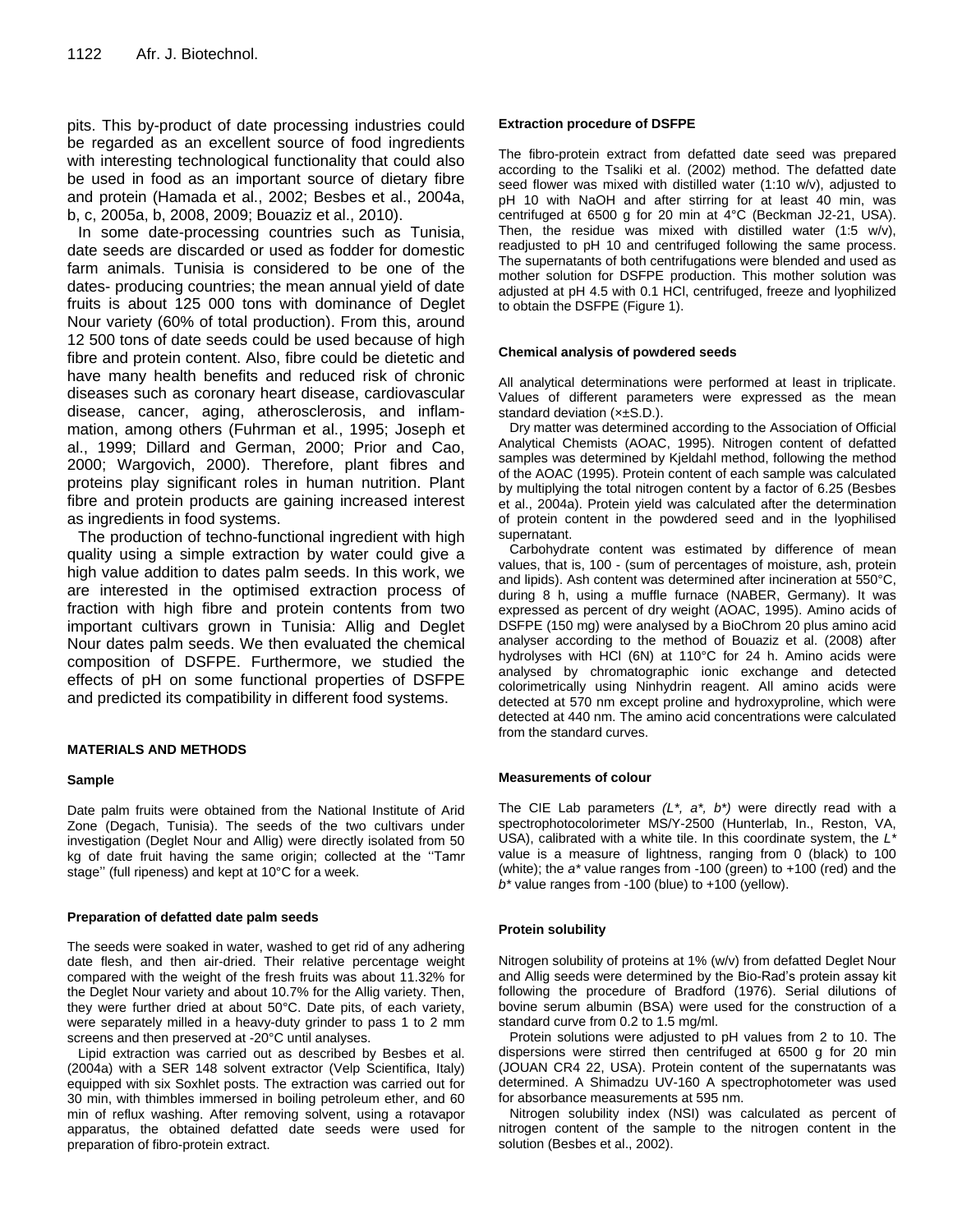

**Figure 1.** Laboratory production of date seed fibro-protein extract (DSFPE).

### **Water and oil holding capacity**

The method of Moure et al. (2001) was used with a slight modification. 1 g of protein samples was stirred in 10 ml of distilled water or corn oil and then centrifuged at 6000 rpm for 20 min (JOUAN CR4 22, USA). The volume of the supernatant was measured. The water-holding capacity was expressed as the number of gram of water held by 1.0 g of protein sample. The oilholding capacity was expressed as the number of gram of oil held by 1.0 g of protein sample.

#### **Surface tension determination**

The automated drop volume tensiometer TVT 1 (Lauda, Germany) was employed to perform dynamic measurements. The tensiometer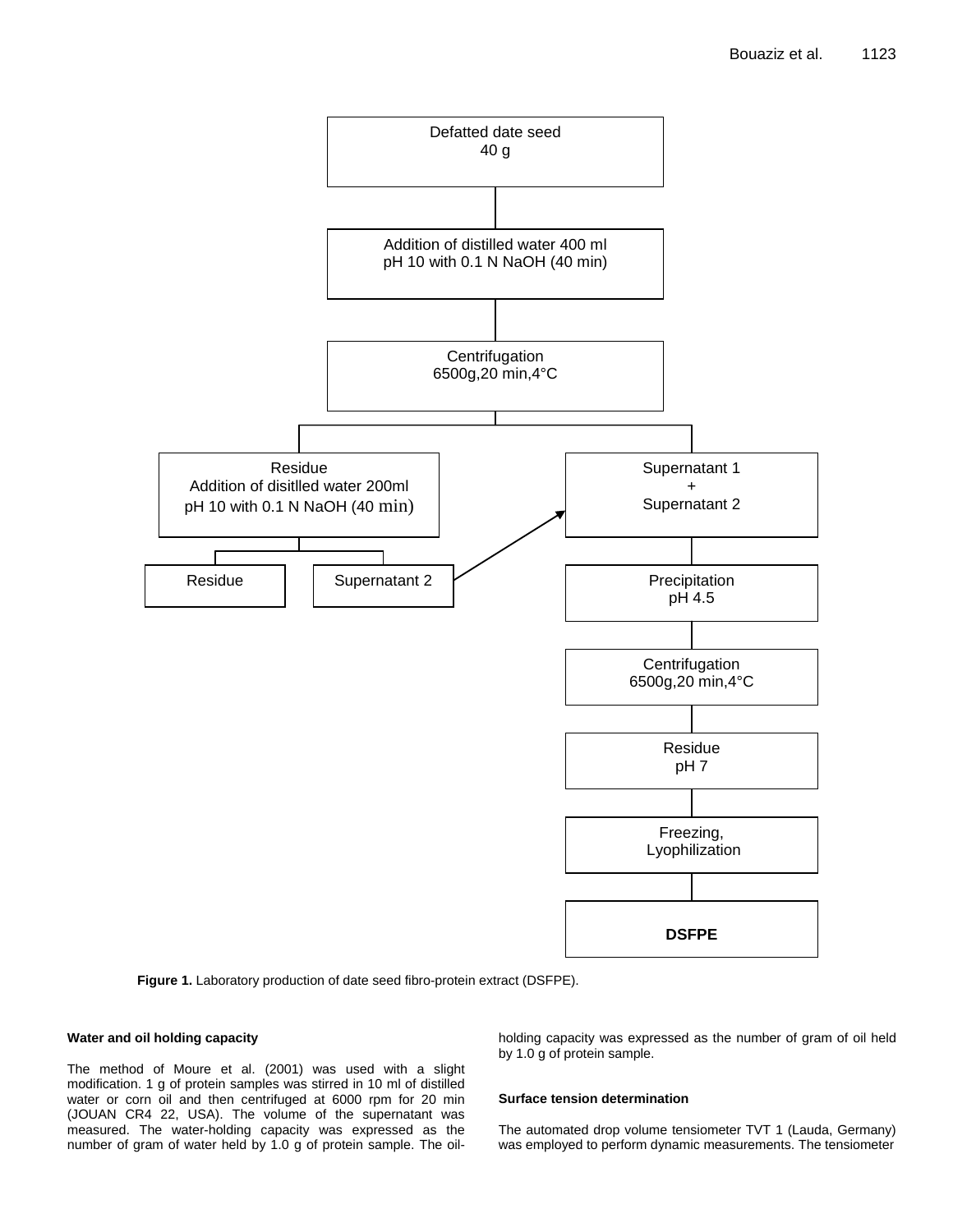|               | <b>DSFPE</b>           |                        |  |
|---------------|------------------------|------------------------|--|
| Component (%) | Allig                  | <b>Deglet Nour</b>     |  |
| Dry matter    | 98.10 $^{\circ}$ ±0.37 | 98.40 $^{\circ}$ ±0.48 |  |
| Protein       | $38.68^a \pm 0.13$     | $33.53^b \pm 0.42$     |  |
| Carbohydrate  | $58.77^a \pm 1.33$     | $63.37^{b}$ ±1.70      |  |

**Table 1.** Chemical composition (dry basis) of principal component of DSFPE and protein yields.

DSFPE: Date seed fibro-protein extract; values in lines with different letters are significantly different (*p*≤0.05).

 $3.10^a \pm 0.28$ 

 $\pm 0.37$  24.10<sup>a</sup> $\pm 0.46$ 

Ash  $2.55^{\circ}$ ±0.20  $3.10^{\circ}$ 

Protein yields  $23.40^{\circ}$ ±0.37

#### was connected to a computer.

Drops of solution were formed with a growing formation speed. The life time of the drops was measured as a function of their volume, which made it possible to calculate the surface tension. All measurements were performed at  $25 \pm 0.5^{\circ}$ C. Each measurement was repeated twice. For high concentrations of surfactant, equilibrium surface tension (σ<sub>e</sub>) was taken as the mean of the values obtained with the last four drops. For low concentrations,  $\sigma_{e}$ was deducted by extrapolating the surface tension to time  $t \rightarrow \infty$  in the σ $-t^{1/2}$  (Blecker et al., 2002)

#### **Foam proprieties measurements**

Foam capacity and stability at pH 7 and 10 for solution 1% protein of DSFPE were determined according to Blecker et al. (1997) method. Dispersion (3 ml) was deposited on a porous glass plate (pore size: 40 to 100  $\mu$ m) in a 30  $\times$  300 mm graduated column. Foam capacity (FC) was defined as the height of foam after injection of air at a constant rate (120 ml min $1$ ) for one min. Foam stability was estimated by monitoring the height of foam vs. time. These measurements took place in triplicate and the values given are the mean values of three measurements.

#### **Emulsion proprieties measurements**

The emulsion capacity was determined by a model system described by Blecker et al. (1997); 50 ml of protein solutions (0.1% w/v) adjusted to pH 7 or 10 with 0.1 N NaOH. Then, sunflower oil was added and emulsified using an Ultraturax T25 (IKa, Staufen, Germany) at 15000 rpm. During emulsification, temperature was maintained at 0°C by immersing the reaction vessel in ice bath. The sudden increase in electrical resistance showed the phase inversion point; the oil phase becomes continuous, which can be determined by electrical conductivity measurements. Emulsion capacity is expressed in g oil  $g^{-1}$  protein.

Emulsion stability was determined using a Turbiscan MA 2000 (Formulaction, Ramonville St Agne, France). Creaming was monitored. Programmable in time, the system enabled the determination of light scattering profiles of the sample. Creaming intensities were obtained by integration of the increasing reflected light peaks of the cream layer formation. It was expressed as percentage with respect to whole reflected light intensity of the sample at time 0 (Blecker et al., 1997).

#### **Statistical analysis**

Duncan's est, at the level of  $P \le 0.05$  was applied to the data to

establish significance of difference between the samples. Statistical analyses were performed on statistical analysis package STATISTICA (Release 5.0 Stat Soft Inc., Tulsa, Oklahoma, USA).

# **RESULTS AND DISCUSSION**

#### **Chemical composition**

Table 1 presents the chemical composition of Allig and Deglet Nour DSFPE. Carbohydrate content was about 58.77 to 63.37%, protein content was about 38.68 to 33.53% and ash was about 2.55 to 3.10% for Allig and Deglet Nour DSFPE, respectively. Deglet Nour DSFPE presented higher carbohydrate content compared to Allig DSFPE (P≤0.05). These values indicated the water soluble fibre extracted from defatted date seeds. Significant difference was observed between DSFPE Allig (38%) and DSPPE Deglet Nour (33%) proteins (P*≤*0.05). These results could be due to the solubility of protein in pH extraction. In fact, precipitation at pH 4.5 improved the DSFPE protein contents in date seeds (5 to 6%) (Besbes et al., 2004a) to 14 to 16% in water soluble extracts (Bouaziz et al., 2008) to 33 to 38% in DSFPE. These results show that Allig DSFPE contained more proteins than Deglet Nour DSFPE because of their low protein solubility.

Protein yield was about 23 to 25% of the total date seed proteins (Table 1). Therefore, a large portion of date seed proteins was insoluble. These insoluble fractions are likely to be composed of high-molecular weight polypeptides that are highly aggregated and or crosslinked by disulphide bridges.

DSFPE from Deglet Nour and Allig varieties have a similar amino acid profiles (Table 2). 17 types of amino acids were detected and identified. Glutamic acid (Glu) was the predominant amino acid, followed by arginine (Arg), aspartic acid (Asp), leucine (Leu), lysine (Lys), valine (Val), glycine (Gly), alanine (Ala) and phenylalanine (Phe). DSFPE contained amino acid more than the defatted date seeds reported by Bouaziz et al. (2008). Glutamic acid presented the largest amount, varying from 17.14% for Deglet-Nour DSFPE to 14.71% for the Allig DSFPE. The essential amino acids (lysine, leucine, threonine, methionine, valine, isoleucine and phenylalanine) were present in the DSFPE of the two studied varieties, except tryptophan. The disappearance of tryptophan could be attributed to its destruction during acid hydrolysis and could also account for the loss of cysteine (Salim and Ahmed, 1992).

DSFPE proteins are of a relatively important biological value by reference to the standard egg proteins, considering their wealth in essential amino acids (Fayadh and Al-Showiman, 1990).

This result showed the importance of precipitation undergone by the water soluble extract to improve protein contents. These findings could be explained by the low solubility of proteins at pH 4.5.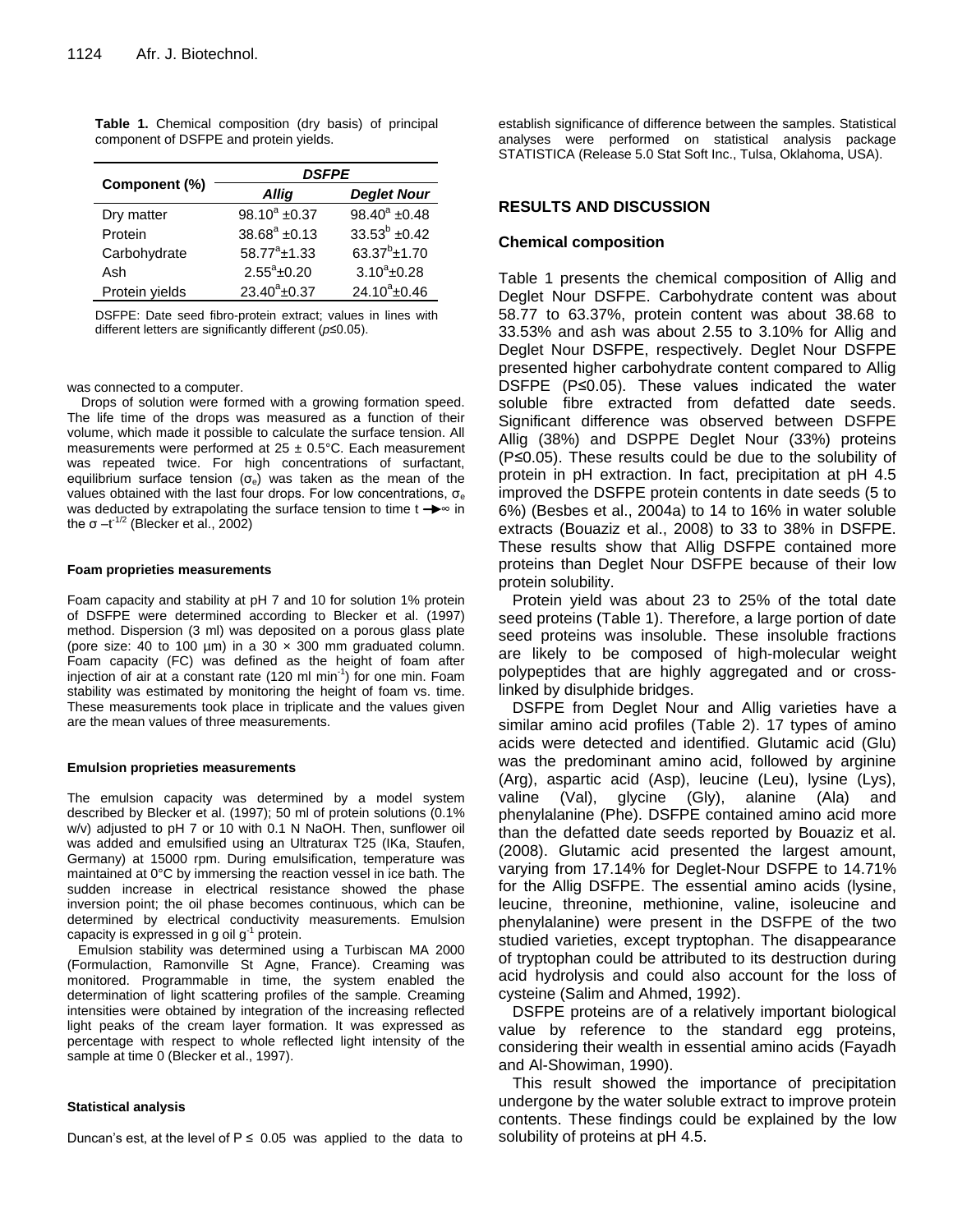| Amino acid | <b>DSFPE</b>         | <b>DSFPE Deglet-</b>    |
|------------|----------------------|-------------------------|
| (mg/g)     | Allig                | Nour                    |
| Asp        | $1.96^a$ ±0.05       | $1.92^a \pm 0.06$       |
| Thr        | $0.74^a \pm 0.02$    | $0.80^a$ ±0.09          |
| Ser        | $0.92^a$ ±0.08       | $0.96^a \pm 0.05$       |
| Glu        | $5.69^{\circ}$ ±0.04 | $5.75^a$ ±0.01          |
| Pro        | $0.82^{\circ}$ ±0.08 | $0.78^a$ ± $0.07$       |
| Gly        | $1.28^a$ ±0.04       | $1.24^a$ ±0.06          |
| Ala        | $1.05^a$ ±0.05       | $1.02^a$ ±0.04          |
| Cys-Cys    | $0.63^a \pm 0.07$    | $0.40^{\rm b}$ ± $0.07$ |
| Val        | $1.34^a \pm 0.07$    | $1.25^b$ ±0.09          |
| Met        | $0.43^a \pm 0.04$    | $0.41^a$ ± $0.01$       |
| lle        | $0.74^a \pm 0.02$    | $0.71^a$ ±0.05          |
| Leu        | $1.54^a \pm 0.02$    | $1.49^a \pm 0.03$       |
| Tyr        | $0.46^a$ ±0.05       | $0.44^a$ ±0.02          |
| Phe        | $1.03^a$ ±0.01       | $0.97^a$ ±0.03          |
| His        | $0.51^a \pm 0.02$    | $0.50^a$ ±0.01          |
| Lys        | $1.39^a \pm 0.03$    | $1.33^a \pm 0.09$       |
| Arg        | $3.57^a \pm 0.01$    | $3.48^b$ ±0.02          |
| Total      | $24.10^a$ ±1.17      | $23.45^a \pm 1.14$      |

**Table 2.** Amino acid composition of DSFPE (mg·g<sup>-1</sup>) of dry matter).

Values in the same lines with different letters are significantly different (p≤0.05).

For these high contents in fibre and protein, DSFPE can be used as ingredient in dietetic food formulations. Incorporation of this fibro-protein fraction (DSFPE) in food formulations like an inexpensive ingredient could be improved by the nutritional and dietetic qualities in the finished product.

# **Colour**

CIE lab parameters (*L\*, a\* et b\**) for the water soluble extracts from Allig and Deglet Nour seeds are given in Figure 2. The water soluble extracts of Deglet Nour seeds were darker than those of Allig seeds whatever the pH was. a\* increased but L\* and b\* decreased although it is known that Allig seeds are darker. This result can be explained by a better diffusion of pigments during the alkaline extraction.

The redness of date seed water extracts increased with the increase of pH. In addition, brightness and yellowness were reduced with the increase in pH. This variation of colour was reversible if pH decreased. These results could be explained, probably, by the following assumptions: i) the variation of pH modified the protein structures and changed their interactions with pigments. The precipitation of proteins at low pH could be the origin of masked pigments that these were imprisoned in the precipitate; ii) the tannin reaction with the acid or the base solution could be the origin of colour variation.

CIE Lab parameters  $(L^*, a^*$  and  $b^*)$  for defatted date seeds and DSFPE are shown in Table 3. DSFPE colours presented significant difference compared with defatted date seeds. The brightness of DSFPE was lower than those of defatted date seeds ( $L^* = 36.97$  against 56.25 and 41.37% against 51.28% for Deglet Nour and Allig varieties, respectively). Redness and yellowness colours of DSFPE were higher than those of date seeds. Darkness and yellowness of DSFPE could be due to the better extraction of red pigments and yellow pigments of the date seeds.

Furthermore, colour of DSFPE showed a significant difference between Deglet Nour and Allig DSFPE varieties. The brightness and yellowness of Deglet Nour DSFPE(  $L^* = 36.97$ ,  $b^* = 30.33$ ) was lower than those of Allig DSFPE  $(L^* = 41.37, b^* = 46.95)$ . Deglet Nour DSFPE was more red ( $a^* = 28.55$ ) than the Allig DSFPE  $(a^* = 21.78)$ . The pigment responsible for darkness and yellowness of DSFPE could be due to the possible liaison of different components (fibre, protein and pigment) and the precipitation of red pigments and yellow pigments of date seeds at pH 4.5.

These results suggest that the DSFPE can be considered a natural dye and their incorporation in food formulation has an effect on the product's colour.

# **Protein solubility**

The protein solubility of defatted date seeds from the two studied varieties is shown in Figure 3. The nitrogen solubility profiles presented a maximum at alkaline pH (10) and the minimum at acidic pH (2 to 4.5). Similar effects were reported for protein from *Rosa rubiginosa* (Moure et al., 2001), *Guevina avellana* (Moure et al., 2002) lupin seed (El-Adawye et al., 2001), cotton seed (Tasaliki et al., 2002), sesame seed (Khalid et al., 2003) and defatted *Erythrina variegata* flour (Jyothirmayi et al., 2006). The nitrogen solubility at pH 10 (highest solubility) varied from 84 to 90% and 64 to 79% at pH 7.

Deglet Nour seed proteins were more soluble especially at pH 5 to 10 than Allig seed proteins. For example, at pH 7, protein solubility was 79.1% for Deglet Nour seed proteins against 64.8% for those from Allig seeds.

For the two studied date varieties, the low solubility of date seed proteins was obtained at pH between 4 and 4.5; NSI was minimal  $(22 \text{ to } 26\%)$ . For this reason, we chose to carry out precipitation at pH 4.5 to obtain DSFPE. Therefore, this result showed that the isoelectric pH can be ranged between pH 4 and 4.5. However, with further acidification, solubility was inversely increased (at  $pH 2$ , NSI = 37 to 39%).

The protein solubility reduction could be due to the decrease of electrostatic repulsions and the hydrophobic interactions induction of protein aggregation at pH 4 to 4.5. El-Adawy et al. (2001), Tsaliki et al. (2002), Khalid et al. (2003) and Jyothirmayi et al. (2006) reported similar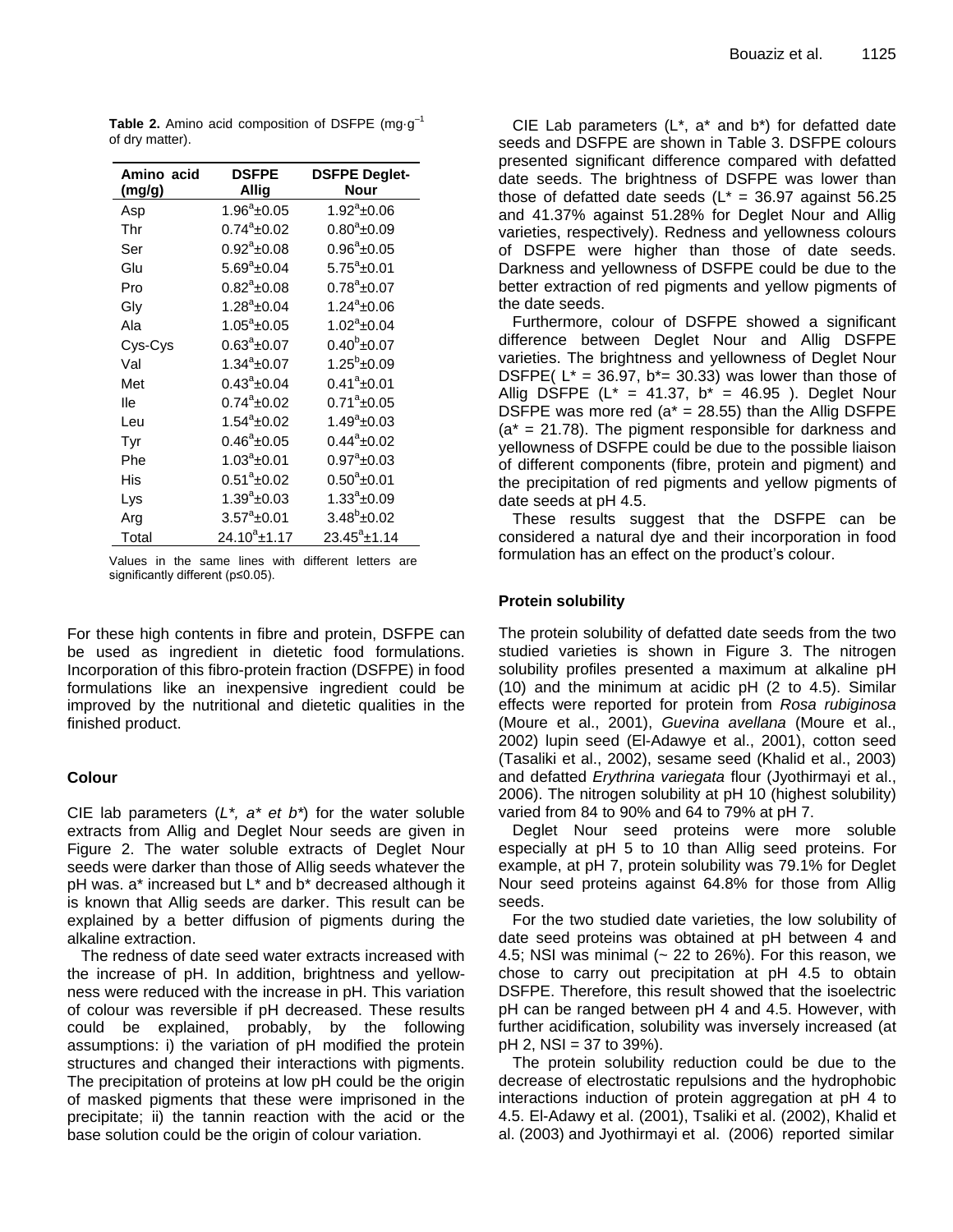

Figure 2. Effect of pH on colour of water soluble extract from defatted date seeds. a, Allig; b, Deglet-Nour cultivars (■; L\*, ◆; a\*, ▲;  $b^*$ ).

**Table 3.** CIE Lab parameters (L\*, a\*, b\*) of defatted date seeds and DSFPE from the two studied varieties.

| <b>Parameter</b> | Allig seed             | Deglet Nour seed DSFPE Allig |                          | <b>DSFPE Deglet Nour</b> |
|------------------|------------------------|------------------------------|--------------------------|--------------------------|
| $L^*$            | $51.28^{\circ}$ ± 0.45 | $56.25^b \pm 0.58$           | $41.37^{\circ} + 0.04$   | $36.97^{\circ} \pm 0.17$ |
| −a*              | $14.58^{\circ}$ ± 0.56 | $13.09^b \pm 0.23$           | $21.78^b \pm 0.03$       | $28.55^{\circ} \pm 0.06$ |
| b*               | $17.42^{\circ}+0.22$   | $20.55^b \pm 0.15$           | $46.95^{\circ} \pm 0.03$ | $30.33^d \pm 0.05$       |

Values in the same lines with different letters are significantly different (p≤0.05).



**Figure 3.** Effect of pH on solubility of a defatted date seed from Allig and Deglet-Nour cultivars. NSI, Nitrogen solubility index;  $\blacksquare$ , % NSI Allig, ♦, % NSI Deglet-Nour ).

observations.

# **Water and oil-holding capacity (WHC; OHC)**

The capacities of water and oil retention of the DSFPE from date seeds are presented in Table 4. WHC of DSFPE varied between 4 and 5 g of water  $g^{-1}$  of the sample. Due to these values, DSFPE from date seeds could be used like ingredient, to improve the sensory properties of the formulated product, by reducing and limiting the phenomenon of syneresis. OHC of DSFPE varied between 5 and 6 g of oil  $g^{-1}$  of the sample. Considering these values of oil retention, the DSFPE from date seeds could be employed like ingredient to stabilize the products rich in oil. These WHC and OHC were a function of size, shape, hydrophilic and hydrophobic interactions and were affected by the presence of carbohydrates, lipids and amino acid residues on the surface, since most non polar amino acid residues and polar groups are not hydrated in the interior (Moure et al.,2001).

These values of WHC and OHC of DSFPE are superior to those of protein concentrate of some seeds, as observed for *Rosa Rubiginosa* ( Moure et al., 2001), sesame (Khalid et al., 2003) and of defatted *Erythrina*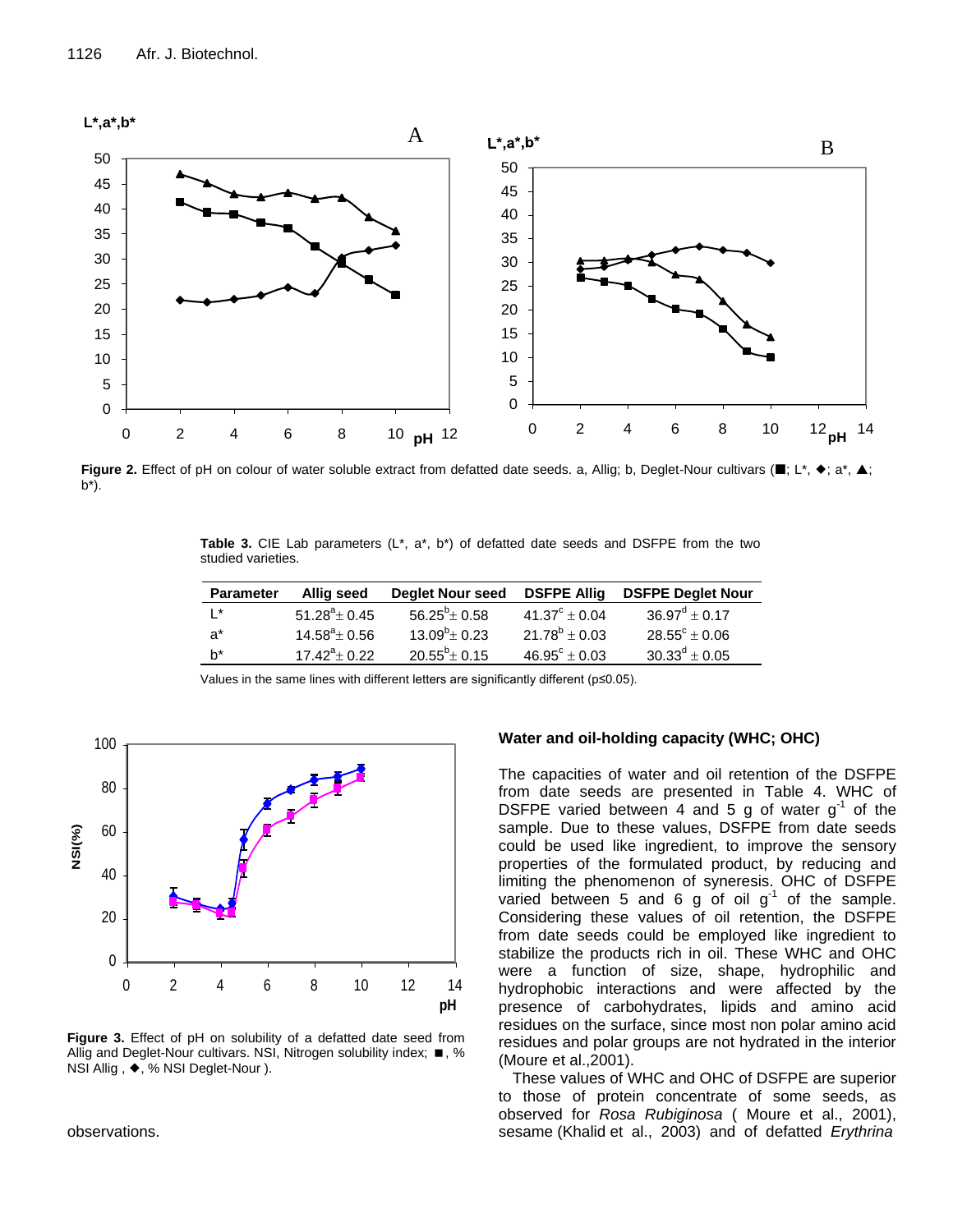**Table 4.** WHC and OHC of DSFPE from defatted date seeds.

| <b>DSFPE</b>           | <b>Allig</b>      | Deglet Nour       |
|------------------------|-------------------|-------------------|
| WHC (g $H_2O/g$ DSFPE) | $4.34^a \pm 0.11$ | $3.94^a \pm 0.70$ |
| OHC (g oil /g DSFPE)   | $6.09^b \pm 0.30$ | $5.63^b \pm 0.90$ |

Values in the same lines with different letters are significantly different (p≤0.05).

*variegata* flour (Jyothirmayi et al., 2006). The OHC of DSFPE showed a lower oil holding capacity than the protein concentrate of *Guevina avellana* (Moure et al., 2002). Kinsella (1979) explained the mechanism of fat absorption as a physical entrapment of oil and several authors have related the oil absorption capacity to the non polar side chains of the protein as well as to different conformational features of the proteins. Probably, these results cannot only be due to the higher protein contents but also to the higher soluble fibre contents; they are known by their higher capacities of oil and water retention (Macconnell et al., 1974; Fleury and Lahaye, 1991; Elleuch et al., 2008). High oil absorption of DSFPE is essential in the formulation of food systems like sausages, cake batters, mayonnaise and salad dressings. Also, DSFPE have a good water absorption capacity, it can be used in products requiring high water retention.

# **Surface tension**

The surface properties study of DSFPE proteins is necessary to evaluate their capacity to lower the surface tension and thus their aptitude to be acted like surfactant agent. The protein adsorption kinetics on the surface was studied at pH 7 and 10 by using solutions with 1% of proteins prepared by a suitable dilution of the DSFPE from the two studied varieties (Figures 4 and 5).

Differences in behaviours of proteins at pH 7 and 10 were very visible for DSFPE from Allig variety (Figure 4). It seems that the seed proteins of this variety have more active surface at pH 10 probably due to their high solubility at alkaline solutions. Indeed, the surface tension is definitely more reduced. On the other hand, whatever is the pH was (7 or 10), the adsorption kinetic of DSFPE Deglet Nour protein was not affected which shows interesting and comparable surface properties with those of DSFPE Allig at pH 10 (Figure 5). These results could be explained by the higher solubility of Deglet Nour seed proteins than those from Allig seeds (Figure 3).

The variation effects of protein concentration (0.5 and 1%) at pH 10 and 7 on the surface adsorption kinetics for DSFPE Allig and Deglet Nour are presented in Figures 4 and 5, respectively.

At pH 10, similar results were detected between the two studied DSFPE. Thus, it seems that an increase in the protein concentration from 0.5 to 1 % improved the surface tension lowering  $(t = 63 s,$  protein concentration = 1%, surface tension  $\sim$  56 to 57 mN/m, and protein concentration =  $0.5\%$ , surface tension  $\sim 60$  to 62 mN/m ).

At pH 7, significant difference was detected between the two studied DSFPE. For DSFPE-Allig protein, surface tension kinetics was not affected by protein concentration and these have a similar reduction at 1 or 0.5%. This result could be probably due to the low solubility of these proteins (Figure 4).

However, for DSFPE Deglet Nour protein, the increase of protein concentration from 0.5 to 1% reduced the surface tension. For example, at time  $= 60$  s and at  $0.5\%$ of DSFPE Deglet Nour protein, surface tension was reduced from 62.10 to 57.40 mN/m at 1% (Figure 5).

From all of these results of surface tension measurements, it is clear that the DSFPE proteins had surface tension effects at pH 7 and 10 which were reduced with the increase in protein concentration especially for DSFPE Deglet Nour. These results can be due to the higher solubility of DSFPE Deglet Nour protein at pH 7 to 10. These founding have certainly an impact on foam and emulsion proprieties of DSFPE. Consequently, DSFPE can be used like surface-active agents in some food applications considering their capacity to reduce the surface tension.

# **Foaming properties**

Figures 6 and 7 present the foam capacity and stability of the produced foams from DSFPE at pH 7 and 10, respectively. Generally, high foam capacity (1% of proteins from DSFPE) was found at pH 10 (13.5 to 14 ml). At this pH, foam capacities of DSFPE from Allig and Deglet Nour seed were comparable ( $P \ge 0.05$ ). At pH 7, foam capacities were lower than those obtained at pH 10 (11 to 11.5 ml) (Figure 6). This result was comparable to those obtained by Khalid et al. (2003) which studied the influence of pH on sesame seed proteins. Also, similar result was reported by Chandi and Sogi (2007) that the foam capacity of rice bran protein concentrate improved as the pH was increased from acidic (pH 5) to alkaline (pH 9) pH. The protein solubility increased with alkalinity, and foam capacity also increased, resulting in higher overrun of the solutions. These results, are probably due to the fibre - protein and fibre - fiber interactions at pH 7 and 10 and the hydrophobic - hydrophilic balance.

The foam stability of the foam formed from DSFPE was studied at pH 7 and 10. Whatever the pH was, the DSFPE did not present a remarkable stability. Probably, this result can be due to the presence of a high contents and nature of fibre on DSFPE. It may be possible that nature and contents of fibre have a negative effect on the foam stability of the formed network. In addition, Chandi and Sogi (2007), and Sogi et al. (2002) observed that pH setting had a considerable effect on the volume and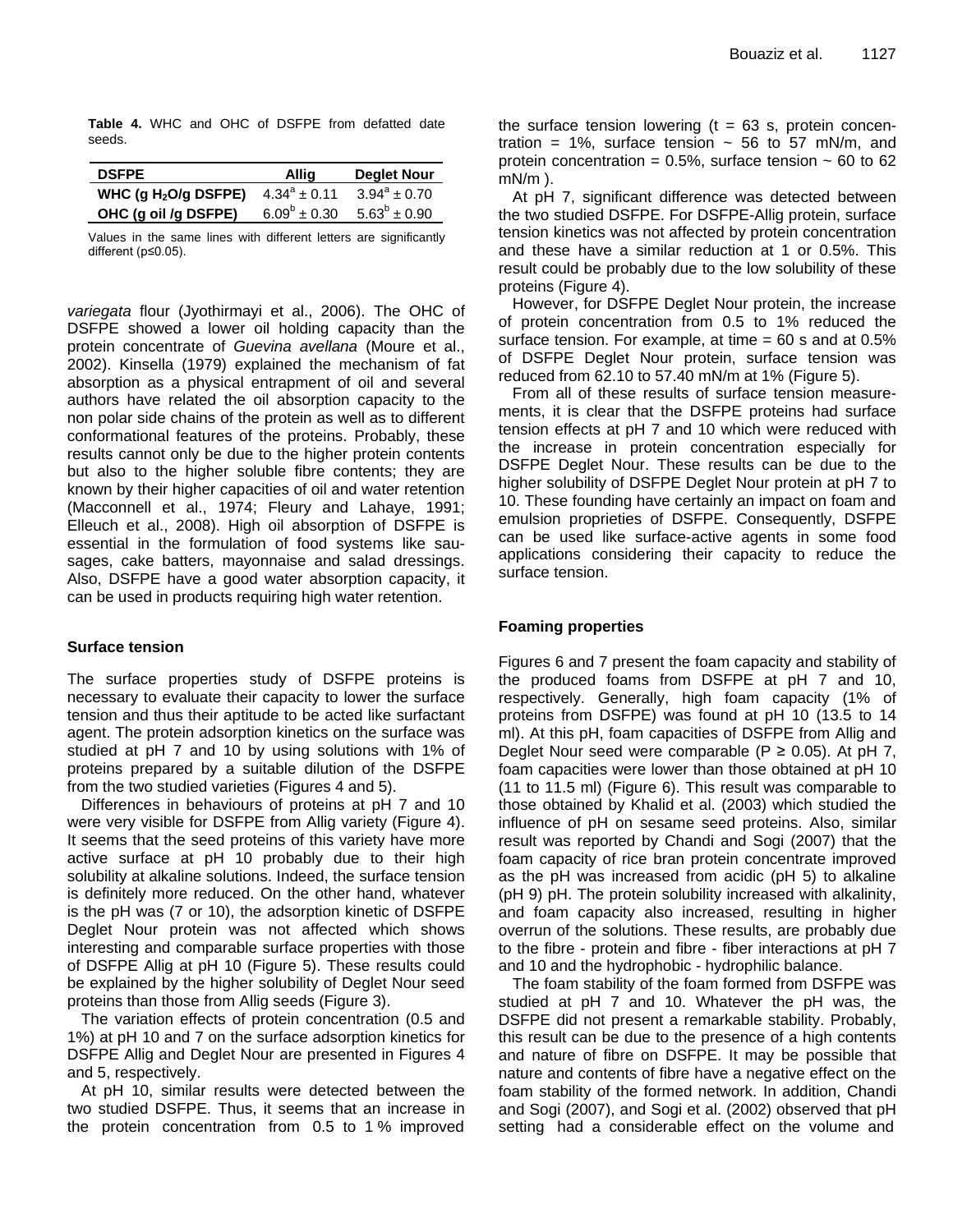

**Figure 4.** Adsorption kinetics of 0.5 and 1% DSFPE A protein at pH 7 and 10.



**Figure 5.** Adsorption kinetics of 0.5 and 1% DSFPE DN protein at pH 7 and 10 (DSFPE DN : Date Seed Fibro-Protein Extract from Deglet Nour)

stability of foams (Figure 7).

# **Emulsifying proprieties**

Emulsions are formed due to the presence of hydrophobic and hydrophilic groups of proteins. Emulsion capacity is the parameter most commonly estimated in the various studies on oil in water.

The effects of pH on the emulsion capacity of DSFPE were determined at pH 7 and 10 (Table 5). Similar result was observed between DSFPE Allig and DSFPE Deglet

Nour ( $P \ge 0.05$ ). The emulsion capacity of DSFPE was important (2000 to 3000 ml oil  $g^{-1}$  of protein) and improved with the increase in pH. Emulsion capacity of DSFPE was significantly higher at pH 10 (2800 to 3000 ml oil g<sup>-1</sup> of protein) than at pH 7 (2000 to 2400 ml of oil g<sup>-</sup> 1 of protein). Also, it was probably that a relationship between emulsion proprieties and the nitrogen solubility (Figure 3) of the studied DSFPE existed. This result suggests that the improvement of emulsification capacity could be due to the presence of soluble proteins and fibres. Moure et al. (2001) and Khalid et al. (2003) reported similar relationships between emulsification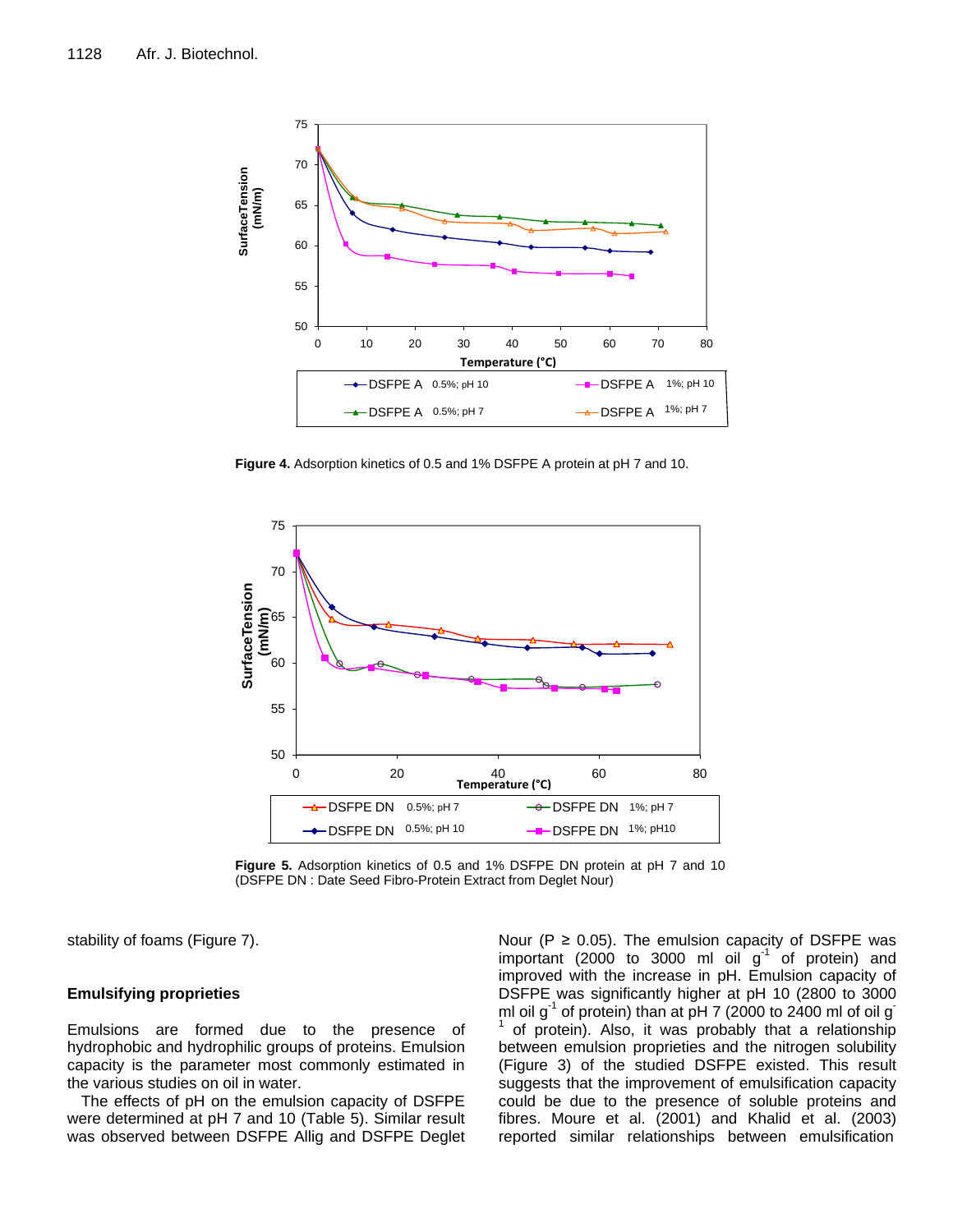

**Figure 6.** Foam capacity of foams produced by 1% protein from DSFPE at pH 10 and 7.



**Figure 7.** Foam stability of foams produced by 1% of DSFPE protein at pH 10 and 7.

capacity and pH for soybean, groundnut and guar proteins.

Good emulsification stability of DSFPE from date seeds was observed (Figure 8). The kinetics of creaming shows well, on the one hand, that the emulsion oil / protein solution, prepared starting from the DSFPE of Allig seeds at pH 10, was more stable than that produced at pH 7. In addition, the emulsions oil / protein solution, prepared starting from the Deglet-Nour DSFPE, presented kinetics of creaming almost identical and similar at pH 10 and 7. These results show that DSFPE have good potential to act as a suitable emulsifier under various conditions of pH from food systems.

These results are in accordance with those of the

surface tension kinetics and nitrogen solubility. This finding is in agreement with the general correlation between surface tension, foam capacity and stability and emulsification capacity and stability and nitrogen solubility found in previous studies (Moure et al., 2001; Khalid et al., 2003). Thus, it seems that solubility strongly improved the properties of surface and especially the emulsion stability of DSFPE from the two studied varieties.

# **Conclusion**

Date palm seeds could be an excellent source of functional foods components considering the protein, fat,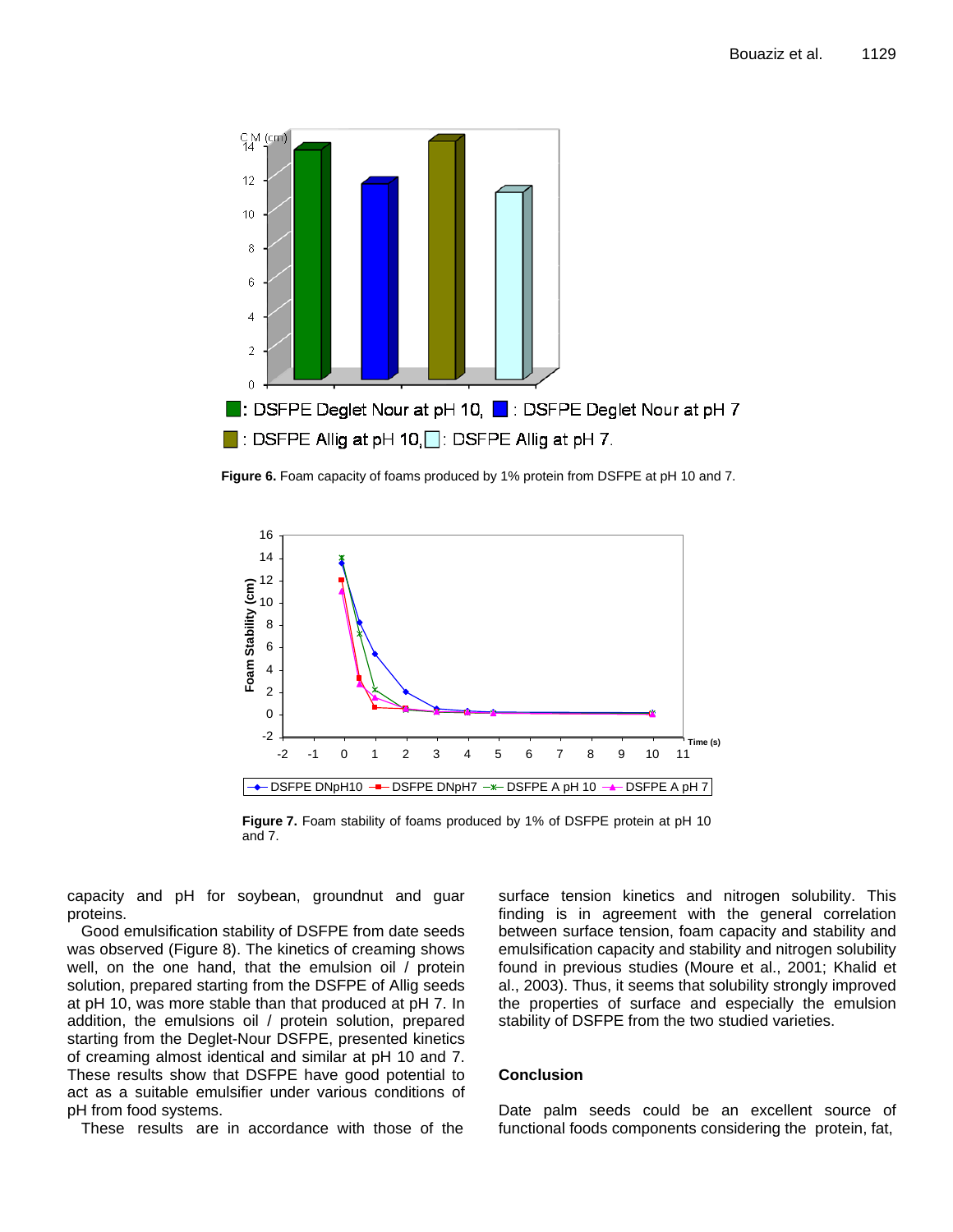| Emulsion capacities (ml oil/g of protein) | pH 7             | <b>pH</b> 10          |
|-------------------------------------------|------------------|-----------------------|
| <b>DSFPE Allig</b>                        | $2000^{ab}$ ±530 | $2840^{ab} \pm 380$   |
| <b>DSFPE Deglet Nour</b>                  | $2400^{ab}$ ±310 | $3000^{ab}$ $\pm 240$ |

**Table 5.** Emulsion capacities of DSFPE at pH 7 and 10.

Values in the same lines and rows with different letters are significantly different (p≤0.05).



**Figure 8.** Turbiscan creaming kinetic measurements of emulsion prepared with 0.1% DSFPE protein at pH 7 and 10.

mineral and carbohydrate contents. From the data presented in this work, we can conclude that the Deglet Nour and Allig DSFPE obtained after aqueous extraction at pH 10 and precipitation at pH 4.5 showed a good and comparable nutritional and dietetic qualities (all of essential amino acids, higher fibre content) and functional properties (colour, solubility, WHC, WHC, foam and emulsion proprieties). The DSFPE can be used as a natural dye to change the colour of some food formulations. It was found to be highly soluble from neutral to alkaline pH. Therefore, DSFPE gave an interesting foam capacity and excellent emulsion stability. Extraction and incorporation of DSFPE in neutral and alkaline food could give an important value addition to date seeds.

#### **REFERENCES**

- Al-Hooti S, Sidhu JS, Qabazard H (1998). Chemical composition of seeds, date fruit cultivars of United Arab Emirats. J. Food Sci. Technol. 35:44-46.
- Al Farsi M, Alasalvar C, Al-Abid M, Al-Shoaily K, Al-Amry M, Al-Rawahy F (2007). Compositional and functional characteristics of dates, syrups, and their by-products. Food Chem. 104:943-947.
- Al Farsi M, Lee CY (2008). Optimization of phenolics and dietary fibre extraction from date seeds. Food Chem. 108:977-985.
- Almana HA, Mahmoud RM (1994). Palm date seed as an alternative source of dietary fibre in Saudi bread. Eco. Food Nutr. 32:261-270.
- Al-Showiman SS (1990). Chemical Composition of date palm seeds (*Phoenix dactylifera* L.) in Saudi Arabia. Arab Gulf J. Sci. Res. 8:15- 24.
- AOAC (1995). Official methods of analyses. 15th edn. Washington, DC: Association of Official analytical chemist.
- Barreveld WH (1993). Dates palm products; FAO agricultural services bulletin No. 101. Food and Agriculture Organization of the United